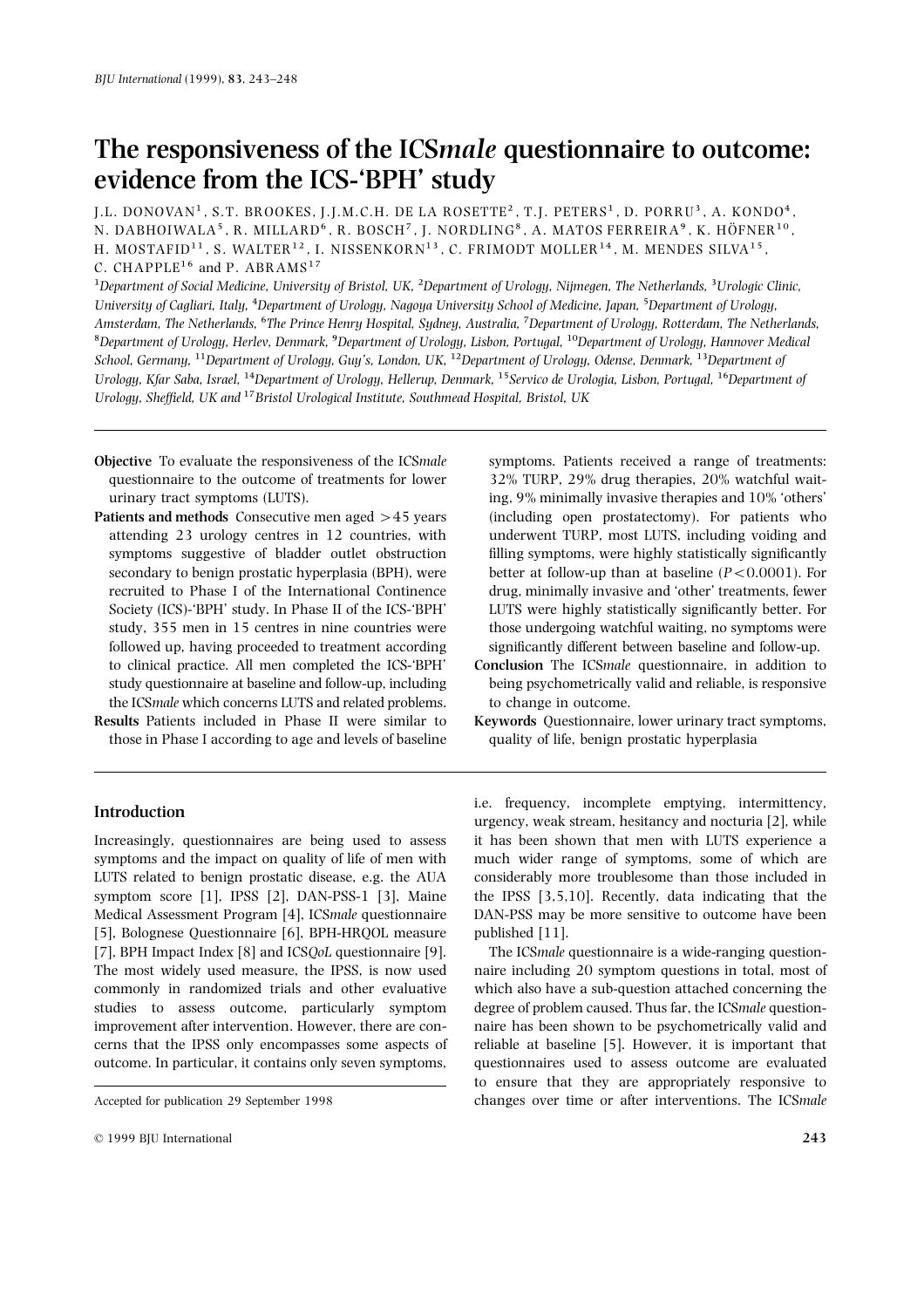questionnaire was developed during Phase I of the Statistical methods ICS-BPH' study, a large international study whose main<br>
aim was to investigate the relationships between reported<br>
symptoms and the results of urodynamic studies [12].<br>
Phase II of the study has involved an observational<br>

recruited to Phase I of the ICS-'BPH' study [13]. Men were excluded if they had significant urological disease Results

## Evaluating the responsiveness of the ICSmale questionnaire<br>
Table 1 Patients included in Phase II of the ICS-'BPH' study,

There has been considerable controversy about the most by country appropriate methods of measuring change using questionnaires. There are three main aspects to the measurement of change; differentiating between those who change a great deal and those who change little, the identification of factors which are associated with a good outcome, and inferring treatment effects from group differences, commonly in clinical trials [14]. Where a questionnaire results in a simple score, treatment effects can be assessed by examining differences before and after treatment between the intervention and control group, using unpaired *t*-tests, analysis of covariance or repeatedmeasures ANOVA [14]. However, the ICSmale questionnaire does not produce a simple score and so responsiveness of each question was examined by comparing baseline and follow-up symptom levels for each of the \*Includes 13 patients too late to be included in the original major treatment groups. ICS-'BPH' study baseline dataset.

treatment group. To adjust for multiple significance Patients and methods testing, a Bonferroni correction which maintains a 5% In all, 1271 consecutive men aged  $>45$  years, and<br>attending 23 urology departments in 12 countries, with<br>symptoms suggestive of BOO secondary to BPO were<br>attending 23 urology departments in 12 countries, with<br>are  $< 0.00$ 

(e.g. prostate cancer), neurological disease, had under-<br>
gone previous prostate surgery, or were taking medi-<br>
acation active on the lower urinary tract. Each patient<br>
underwent a physical examination, uroflowmenty and<br>

|                    | No. of patients $(\%)$ at |                             |      |
|--------------------|---------------------------|-----------------------------|------|
| Country            | <b>Baseline</b>           | Follow-up<br><b>ICSmale</b> | Died |
| <b>Netherlands</b> | 391                       | 144 (37)                    | 2    |
| Italy              | 58                        | 48 (83)                     |      |
| Denmark            | 121                       | 36(30)                      |      |
| Japan              | 66                        | 31 (47)                     | 1    |
| Australia          | 47                        | 21 (46)                     | 1    |
| Portugal           | 49                        | 18 (37)                     |      |
| Germany            | 75                        | 14 (19)                     |      |
| $_{\rm{IJK^{*}}}$  | 66                        | 33 (50)                     |      |
| Israel             | 10                        | 10(100)                     |      |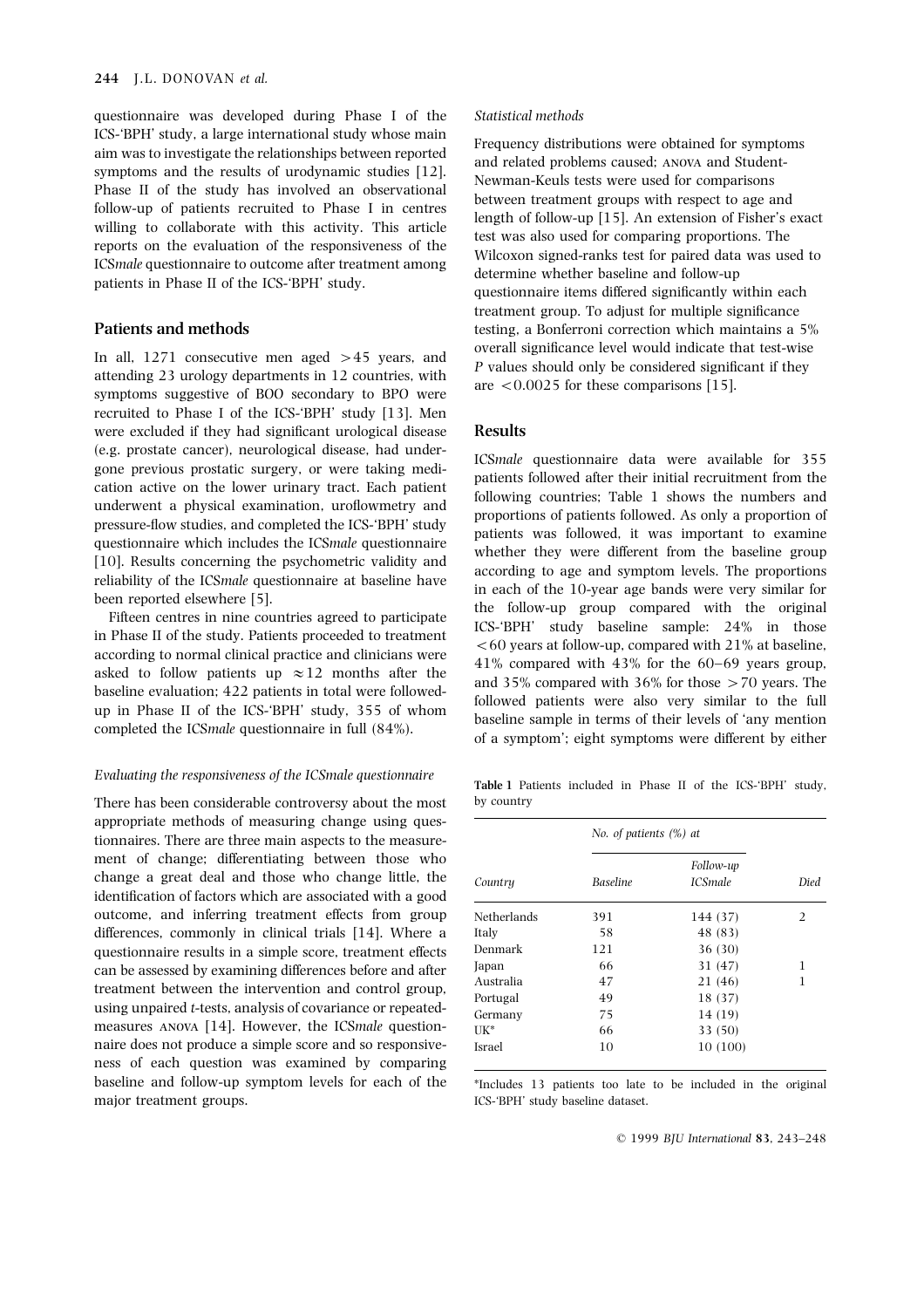|                           | Type of treatment, $n$ (%) |                                 |                        |                       |                |  |  |  |
|---------------------------|----------------------------|---------------------------------|------------------------|-----------------------|----------------|--|--|--|
| Country                   | TURP                       | MIT                             | WW                     | Drugs                 | <i>Other</i>   |  |  |  |
| Netherlands               | 16(11)                     |                                 | $20(14)$ 52(36) 52(36) |                       | 4(3)           |  |  |  |
| Italy                     | 36 (75)                    | $\theta$                        |                        | $1(2)$ $7(15)$ $4(8)$ |                |  |  |  |
| Denmark                   |                            | $21(58)$ $5(14)$ $5(14)$ $2(6)$ |                        |                       | 3(8)           |  |  |  |
| Japan                     |                            | $11(35)$ 6(19) 5(16) 7(23)      |                        |                       | 2(7)           |  |  |  |
| Australia                 | 11                         | $\mathbf{1}$                    | 2                      | $\mathbf{1}$          | 6              |  |  |  |
| Portugal                  | 3                          | $\Omega$                        | $\overline{4}$         | 7                     | $\overline{4}$ |  |  |  |
| Germany                   | $\theta$                   | $\Omega$                        | $\theta$               | 14                    | $\theta$       |  |  |  |
| UК                        | 15(45)                     | 1(3)                            | 2(6)                   | 4 (12)                | 11(33)         |  |  |  |
| Israel                    | 2                          | $\Omega$                        | 1                      | 7                     | $\Omega$       |  |  |  |
| Age distribution, years   |                            |                                 |                        |                       |                |  |  |  |
| < 60                      |                            | $22(20)$ 7 (23)                 |                        | $15(24)$ 24 (26)      | 6(27)          |  |  |  |
| 60–69                     |                            | 39 (36) 18 (58) 29 (46) 36 (41) |                        |                       | 7(32)          |  |  |  |
| >70                       |                            | 47 (44) 6 (19) 19 (30) 29 (33)  |                        |                       | 9(41)          |  |  |  |
| Mean follow-up,<br>months | 22                         | 15                              | 10                     | 11                    | 22             |  |  |  |

0 or 1%, and nine by 2–4%. Only incomplete emptying urgency, hesitancy, reduced stream and incomplete empvaried by more than this, i.e. 81% in the baseline sample tying, with five more (bladder pain, strain to continue,

baseline (range  $2-44$ ). Of the 355 men followed, 115 watchful waiting, no LUTS were significantly different (32%) underwent TURP, 101 (29%) drug treatment, 72 between baseline and follow-up (Fig. 1). (20%) watchful waiting, 33 (9%) a minimally invasive All symptoms reaching statistical significance showed therapy (including 11 microwave, nine laser, 13 transur- an improvement between baseline and follow-up, with ethral incision) and 34 (10%) some other procedure, the proportion of men improving being considerably including 10 an open prostatectomy. Follow-up times higher for those undergoing TURP than other treatwere statistically significantly different between the treat- ments. Table 3 shows the percentage change in 'any ment groups (Table 2; P < 0.001). A Student-Newman- mention of a symptom' between baseline and follow-up. Keuls test, maintaining a 5% experiment-wise signifi-<br>The different treatments had clearly different impacts on cance level, indicated that the differences were statisti- symptoms, with the surgical treatments (TURP, 'other' cally significant only between surgical (particularly and minimally invasive therapies) having the greatest TURP and other treatments) and more conservative impact, and drugs and watchful waiting the least. treatments (drug and minimally invasive therapies, and The picture was similar for the problems caused; prob-

not statistically significant (ANOVA,  $P = 0.14$ ). waiting group remained stable (Table 3).

Table 2 Type of treatment by country, by age in 10-year age For patients who underwent TURP, most LUTS (15 in bands and the mean follow-up all) were highly statistically significantly better at followall) were highly statistically significantly better at followup than baseline  $(P < 0.0001)$ , i.e. frequency, nocturia, urgency, urge incontinence, bladder pain, hesitancy, straining to start, straining to continue, reduced stream, intermittency, dysuria, incomplete emptying, terminal dribble, post-void dribble, and repeated urination. Figure 1 shows the proportions of men with any mention of a symptom before and after each treatment. For patients who received 'other' treatments, seven symptoms were highly statistically significantly better at follow-up than baseline  $(P < 0.0001)$ , i.e. nocturia, hesitancy, strain to start, strain to continue, reduced stream, intermittency, terminal dribble; and five more, i.e. urgency, urge incontinence, dysuria, repeated urination and frequency, were significantly better  $(P<0.0025;$ Fig. 1). For patients who received minimally invasive<br>treatments, there were fewer LUTS (four) that were<br>highly statistically significantly better at follow-up than at baseline  $(P < 0.0001)$ ; nocturia, hesitancy, reduced stream and intermittency; with urgency and frequency significantly better  $(P < 0.0025$ ; Fig. 1). For those receiv-MIT, Minimally invasive treatment. ing drug treatment, five LUTS reached the highest level of statistical significance  $(P<0.0001)$ , i.e. nocturia, compared with 75% in the follow-up group. intermittency, post-void dribble and repeated urination) Patients were followed for a mean of 16 months after significantly better  $(P<0.0025)$ . For those undergoing

watchful waiting). lems relating to 10 LUTS (nocturia, urgency, hesitancy, Table 2 also shows the differences in treatments by strain to start, strain to continue, reduced stream, intercountries in Phase II of the study. The treatments mittency, incomplete emptying, terminal dribble and frereceived were statistically significantly different between quency) were statistically significantly better at follow-up countries, with patients in Italy, Denmark, Australia, than baseline for those undergoing TURP  $(P<0.0025;$ Japan and the UK tending to undergo surgical treat- Fig. 1). For 'other treatments', four LUTS were statistically ments, and patients from the Netherlands, Portugal, significantly better (frequency, nocturia, urgency and Israel and Germany having more conservative treat-<br>terminal dribble,  $P < 0.0025$ ). With minimally invasive ments (an extension of the Fisher's exact test, therapies, problems related only to intermittency were  $P < 0.0001$ ). Table 2 also shows the age distributions statistically significantly better ( $P < 0.0025$ ). With drugs, within treatment groups; although older men were more only problems associated with frequency and nocturia likely to undergo TURP, differences between groups were reached this level of significance, and again the watchful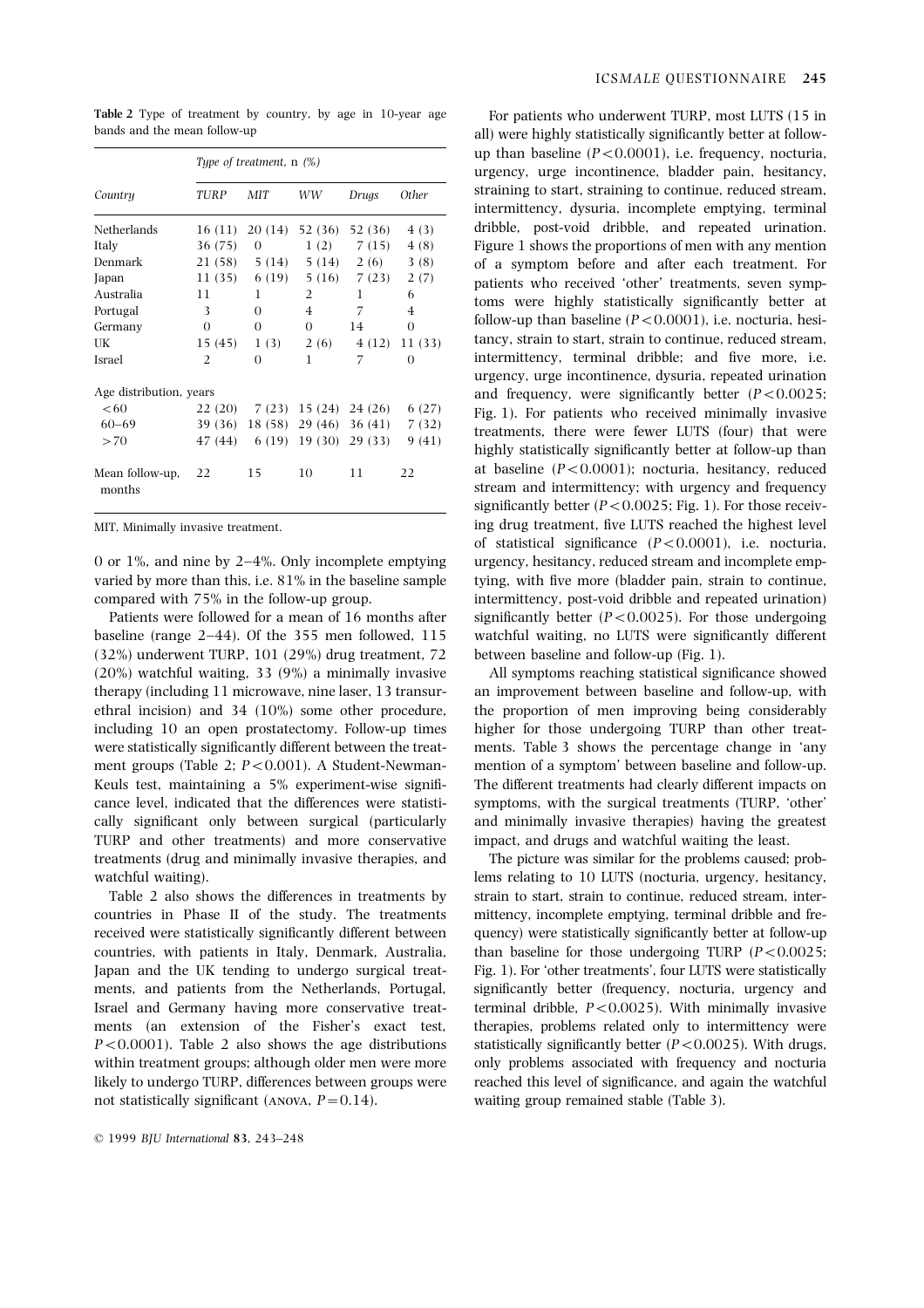

Fig. 1. The proportion of patients reporting 'any mention of symptom' for symptoms and problems before (green) and after (red) (a) TURP, (b) 'other' treatments, (c) minimally invasive therapies, (d) drugs and (e) watchful waiting.

© 1999 BJU International 83, 243–248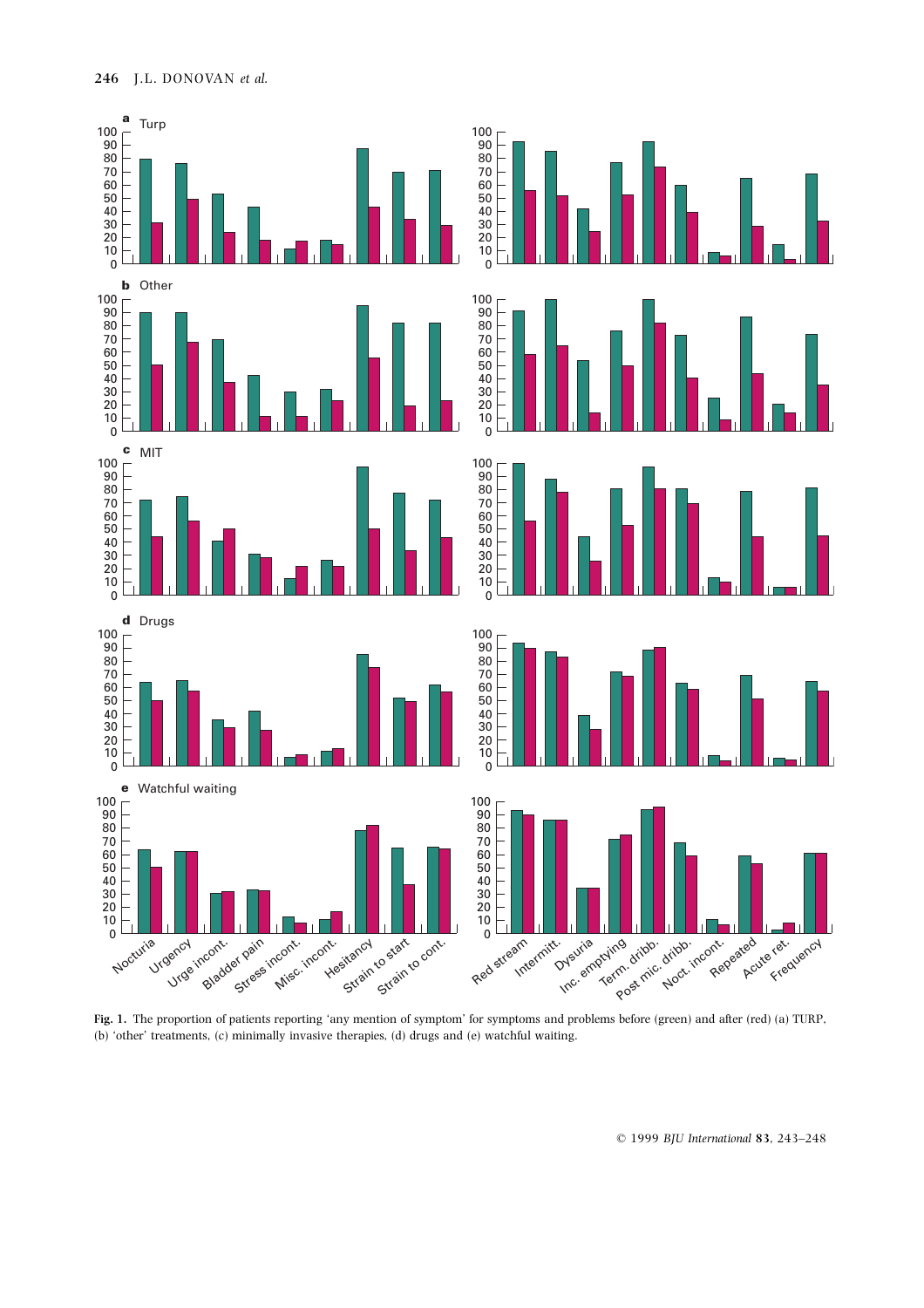| Symptom             | TURP  | MIT            | WW             | Drugs | <i>Other</i> |
|---------------------|-------|----------------|----------------|-------|--------------|
| Nocturia            | $-48$ | $-28$          | 16             | 14    | $-41$        |
| Urgency             | $-27$ | $-19$          | $\Omega$       | -9    | $-23$        |
| Urge incontinence   | $-29$ | 9              | 1              | $-7$  | $-32$        |
| Bladder pain        | $-23$ | $-3$           | $-1$           | 14    | $-31$        |
| Stress incontinence | 6     | 9              | $-5$           | 1     | $-18$        |
| Misc incontinence   | $-4$  | $-4$           | 6              | 2     | $-9$         |
| Hesitancy           | $-44$ | $-47$          | $\overline{4}$ | $-10$ | $-40$        |
| Strain to start     | $-35$ | $-43$          | $-28$          | $-2$  | $-63$        |
| Strain to continue  | $-42$ | $-28$          | $-1$           | $-6$  | $-59$        |
| Reduced stream      | $-37$ | $-44$          | $-4$           | $-4$  | $-33$        |
| Intermittency       | $-34$ | $-10$          | $\Omega$       | $-3$  | $-35$        |
| Dysuria             | $-18$ | $-19$          | $\Omega$       | $-11$ | $-39$        |
| Incomplete          | $-24$ | $-28$          | 3              | $-3$  | $-27$        |
| emptying            |       |                |                |       |              |
| Terminal dribbling  | $-19$ | $-16$          | $\overline{2}$ | 1     | $-18$        |
| Post-void dribble   | $-20$ | $-28$          | $-10$          | $-5$  | $-32$        |
| Nocturnal incontin. | $-2$  | $-4$           | $-3$           | $-4$  | $-17$        |
| Repeated urination  | $-37$ | $-34$          | -6             | $-19$ | $-43$        |
| Acute retention     | $-11$ | $\overline{0}$ | 5              | $-1$  | $-6$         |
| Frequency           | $-36$ | $-37$          | $\overline{0}$ | $-7$  | $-38$        |

sensitive to expected changes after interventions. The 'other' and minimally invasive treatments had, on the changes were most apparent and significant for patients whole, higher levels of symptoms than those who who underwent TURP, where most LUTS (15 in all) were received more conservative therapies (drugs and watchvery significantly better at follow-up than at baseline ful waiting).  $(P<0.0001)$ . Those who received drug therapies, five It was possible only to follow a proportion of patients LUTS were highly significantly better, with five more recruited to Phase I of the ICS-'BPH' study in Phase II. significantly so; those receiving 'other' therapies also had Centres were requested to follow-up as many patients as improvements at follow-up. For minimally invasive therap- possible, but it is evident from Table 1 that the completeies, four LUTS were very significantly better at follow-up ness of the follow-up varied between centres. The patients than baseline and two were significantly better. No LUTS followed were apparently similar to those who were not were statistically significantly different between baseline in terms of age distribution and levels of symptoms, but and follow-up for those undergoing watchful waiting. it remains a possibility that the ICSmale questionnaire

after TURP, the greatest number and widest range of who were not followed-up. symptoms were significantly improved, including both Although there are several differences between counsignificantly improved by all active interventions. The randomized controlled trials.

improved only after TURP and one or two other treat- who were followed, symptom and problem questions in ments; e.g. frequency was significantly improved after the ICSmale questionnaire are sensitive to changes that any of the surgical treatments (TURP, minimally invasive might be expected after various treatments. Most LUTS

Table 3 The change in symptoms (%) from before to after and 'other' treatments), but not after drugs. Straining to each treatment continue and repeated urination were significantly improved after drugs and 'other' treatments. Urge incon-<br>tinence, straining to start, dysuria and terminal dribble were significantly improved after 'other' treatments and TURP. Similarly, bladder pain, incomplete emptying and post-void dribble were significantly improved after drugs and TURP. These patterns suggest that treatments could be targeted towards patients with particular symptom profiles, although these findings will need to be confirmed<br>by further research.<br>The picture was similar for the degree of problem

caused by symptoms as for the symptoms themselves, with TURP having the greatest impact, and drugs, minimally invasive and 'other' treatments having smaller effects, with the watchful-waiting group remaining stable.

Although these results are very significant statistically<br>and likely to be robust, they are based on observational<br>data, and so it is important to consider the existence and strength of biases that might be present. For example, it is clear that there are similarities as well as differences between the treatment groups in terms of age and symptom levels. There were no statistically significant MIT, Minimally invasive treatment. differences in age among the treatment groups. Symptom levels were similar for those undergoing TURP or minimally invasive therapies, and were also similar for those receiving drug therapies and watchful waiting. However, These results suggest that the ICSmale questionnaire is as would be expected, men who underwent surgical,

The patterns of symptom improvement are intriguing; may not have been responsive to the outcomes of patients

filling and voiding symptoms. There were no symptoms tries and treatment groups at both baseline [16] and that were significantly improved by other treatments but follow-up, the strength of the significant improvements not by TURP. There was some consistency in the symp- in symptoms between baseline and follow-up suggests toms that were significantly improved by all interventions that the ICSmale questionnaire is sensitive to changes (i.e. anything other than watchful waiting), with nocturia, after interventions. However, these findings will need to hesitancy, urgency, intermittency and reduced stream be confirmed by truly comparable patient groups in

However, there were several symptoms which were In conclusion, the results show that, among patients